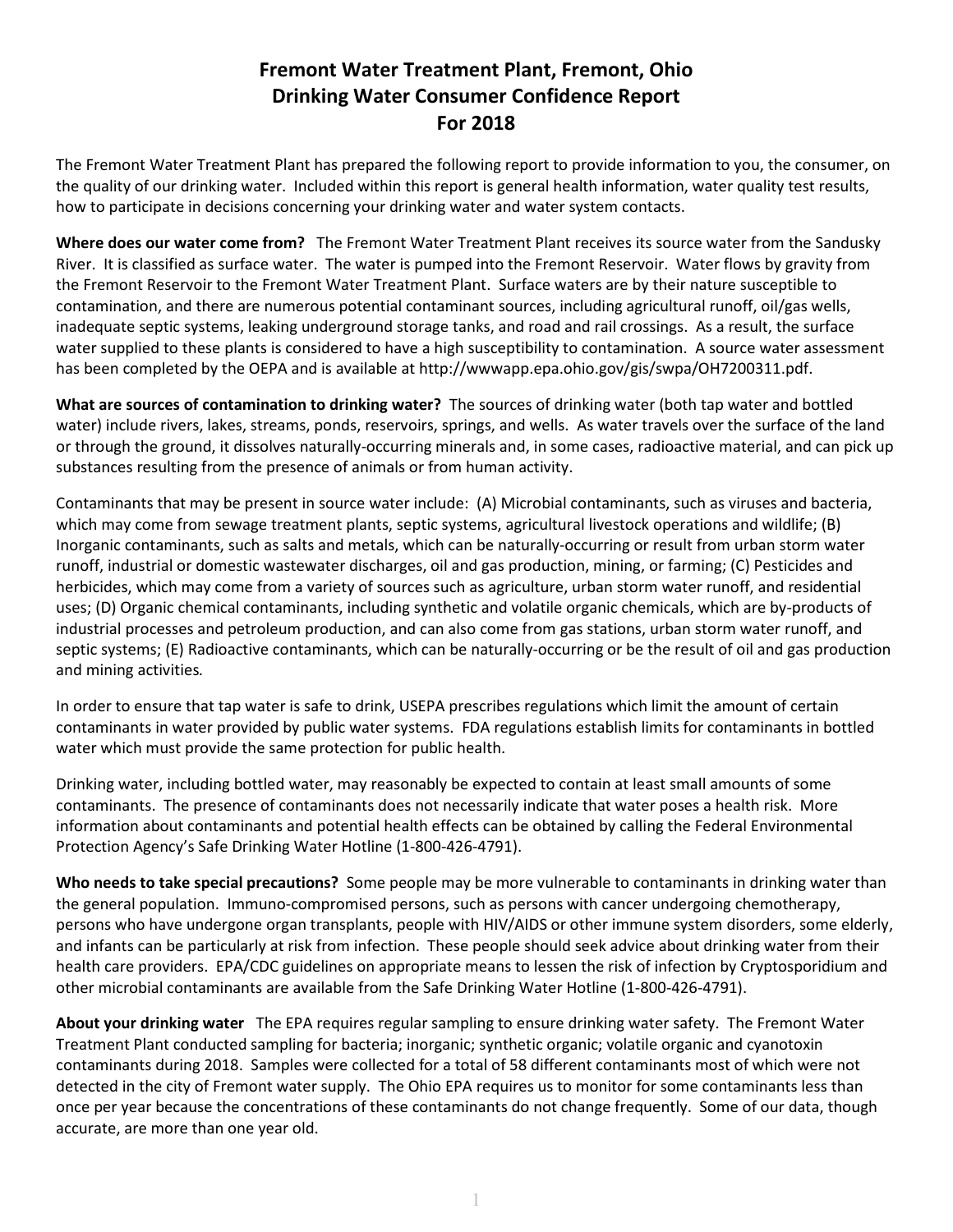**How do I participate in decisions concerning my drinking water?** Public participation and comment are encouraged at regular meetings of the Fremont City Council which meets at 7:30pm on the first and third Thursdays of each month at the Fremont Municipal Building.For more information on your drinking water or additional copies of this report, you may contact Stephen Lamale at 419-332-3581. This report is also available on the City of Fremont website at www.fremontohio.org under the Water Treatment Department tab.

In 2018 we had an unconditioned license to operate our water system. Listed below is information on those contaminants that were found in the City of Fremont drinking water. The presence of contaminants in the water does not necessarily indicate that the water poses a health risk. The Ohio EPA requires us to monitor for certain contaminants less than once a year because the concentrations of these contaminants do not change frequently.

| <b>Contaminants</b><br>(Units)                                 |                                                                    | <b>MCLG</b>      | <b>MCL</b>                                  | Level<br>Found   | Range of<br><b>Detections</b> | <b>Violation</b>                       | <b>Sample</b><br>Year | <b>Typical Source of Contaminants</b>                                                                                             |  |
|----------------------------------------------------------------|--------------------------------------------------------------------|------------------|---------------------------------------------|------------------|-------------------------------|----------------------------------------|-----------------------|-----------------------------------------------------------------------------------------------------------------------------------|--|
| Microbiological                                                |                                                                    |                  |                                             |                  |                               |                                        |                       |                                                                                                                                   |  |
| Turbidity (%<br>samples meeting<br>standard)                   |                                                                    | ΝA               | <b>TT</b>                                   | 100              | 100-100                       | No                                     | 2018                  | Naturally present in the<br>environment                                                                                           |  |
| Turbidity (NTU) <sup>1</sup>                                   |                                                                    | NА               | TT                                          | 0.12             | $0.04 - 0.12$                 | No                                     | 2018                  | Soil Runoff                                                                                                                       |  |
| <b>Inorganic Contaminants</b>                                  |                                                                    |                  |                                             |                  |                               |                                        |                       |                                                                                                                                   |  |
| Fluoride (ppm)                                                 |                                                                    | 4                | 4                                           | 1.17             | $0.67 - 1.17$                 | No                                     | 2018                  | Erosion of natural deposits;<br>Water additive that promotes<br>strong teeth; Discharge from<br>fertilizer and aluminum factories |  |
| Nitrate (ppm)                                                  |                                                                    | 10               | 10                                          | 3.74             | $0.78 - 3.74$                 | No                                     | 2018                  | Runoff from fertilizer use;<br>Leaching from septic tanks;<br>sewage; Erosion of natural<br>deposits                              |  |
|                                                                | Synthetic Organic Contaminants including pesticides and herbicides |                  |                                             |                  |                               |                                        |                       |                                                                                                                                   |  |
| Atrazine (ppb)                                                 |                                                                    | 3                | $\overline{3}$                              | 0.09             | $0.09 - 0.09$                 | No                                     | 2018                  | Runoff from herbicide used on<br>row crops                                                                                        |  |
|                                                                | <b>Disinfection By-Products</b>                                    |                  |                                             |                  |                               |                                        |                       |                                                                                                                                   |  |
| Total<br>Trihalomethanes<br>(ppb)                              |                                                                    | $\Omega$         | 80                                          | 71.1             | 26.6-91.0                     | No                                     | 2018                  | By-product of water chlorination                                                                                                  |  |
| <b>Haloacetic Acids</b><br>(ppb)                               |                                                                    | 0                | 60                                          | 17.4             | 12.6-20.6                     | No                                     | 2018                  | By-product of water chlorination                                                                                                  |  |
| <b>Residual Disinfectants</b>                                  |                                                                    |                  |                                             |                  |                               |                                        |                       |                                                                                                                                   |  |
| Chlorine (ppm)                                                 |                                                                    | $MRDL=4$<br>mg/l | $MRDL=$<br>$4$ mg/l                         | 1.40             | $0.97 - 1.50$                 | No                                     | 2018                  | Water additive used to control<br>microbes                                                                                        |  |
| Total Organic Carbon (TOC) <sup>2</sup>                        |                                                                    |                  |                                             |                  |                               |                                        |                       |                                                                                                                                   |  |
| Min. Ratio of % removal<br><b>MCL</b><br>to required % removal |                                                                    | Level<br>Found   | Range of<br><b>Monthly</b><br><b>Ratios</b> | <b>Violation</b> | <b>Sample</b><br>Year         | <b>Typical Source of Contaminants</b>  |                       |                                                                                                                                   |  |
| TT<br>$\mathbf{1}$                                             |                                                                    | 2.2              | $2.0 - 2.6$                                 | No               | 2018                          | Normally present in the<br>environment |                       |                                                                                                                                   |  |

## **TABLE OF DETECTED CONTAMINANTS**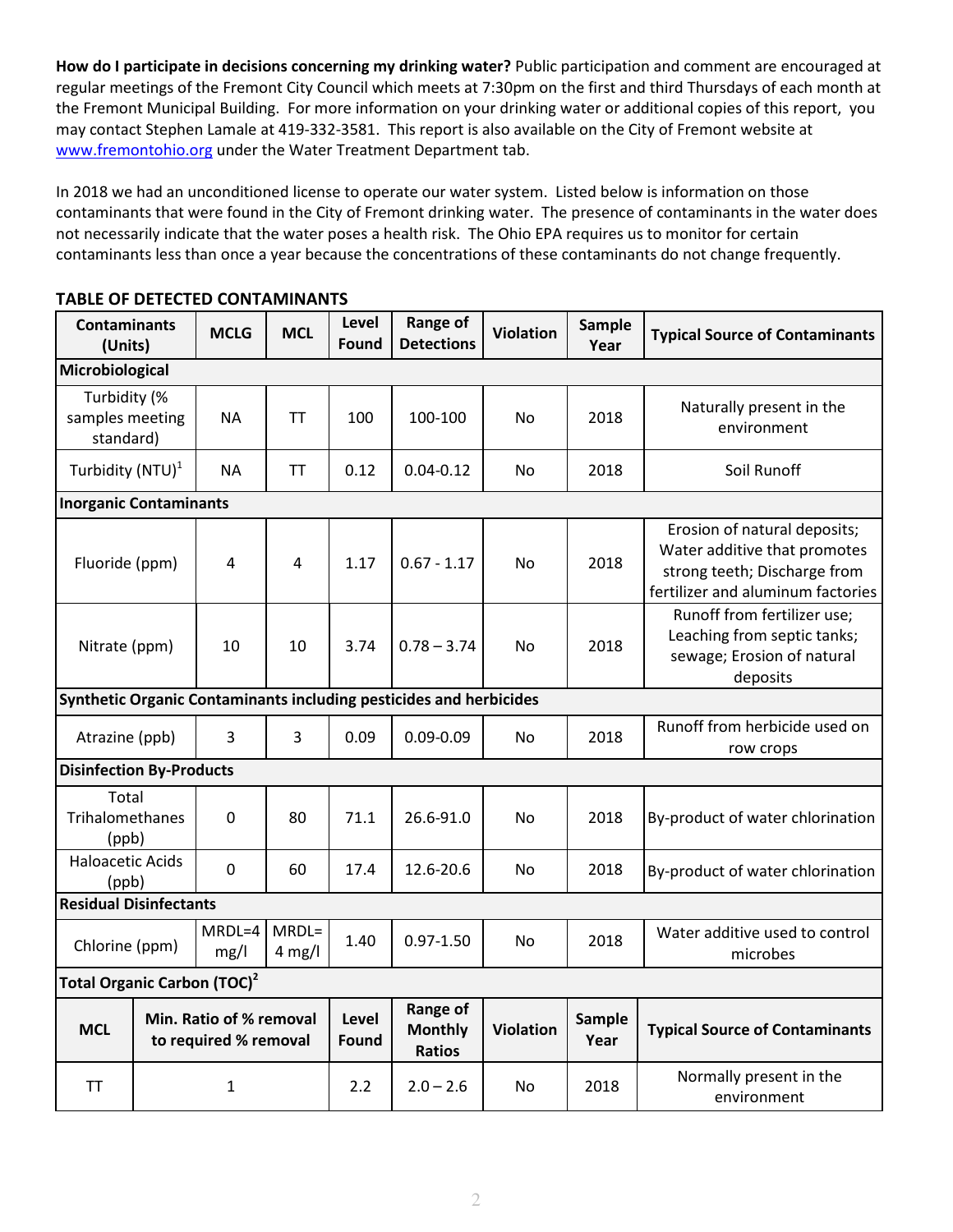| Lead and Copper <sup>3</sup>   |                                                                                                       |                                                           |                                         |                  |                 |                                                                                                      |  |  |  |
|--------------------------------|-------------------------------------------------------------------------------------------------------|-----------------------------------------------------------|-----------------------------------------|------------------|-----------------|------------------------------------------------------------------------------------------------------|--|--|--|
| <b>Contaminants</b><br>(units) | <b>Action</b><br>Level<br>(AL)                                                                        | <b>Individual</b><br><b>Results over the</b><br><b>AL</b> | 90% of test<br>levels were<br>less than | <b>Violation</b> | Year<br>Sampled | <b>Typical source of Contaminants</b>                                                                |  |  |  |
| Lead $(ppb)^3$                 | 15 ppb                                                                                                | None                                                      | 0.0                                     | No.              | 2018            | Corrosion of household plumbing<br>systems; Erosion of natural deposits                              |  |  |  |
|                                | 0 out of 30 samples were found to have lead levels in excess of the lead action level of 15 ppb.      |                                                           |                                         |                  |                 |                                                                                                      |  |  |  |
| Copper (ppm)                   | $1.3$ ppm                                                                                             | None                                                      | 0.029                                   | No.              | 2018            | Erosion of natural deposits;<br>Leaching from wood preservatives;<br>Corrosion of household plumbing |  |  |  |
|                                | O out of 30 samples were found to have copper levels in excess of the copper action level of 1.3 ppm. |                                                           |                                         |                  |                 |                                                                                                      |  |  |  |

| Unregulated Contaminants <sup>4</sup> |         |              |              |                  |               |  |  |  |
|---------------------------------------|---------|--------------|--------------|------------------|---------------|--|--|--|
|                                       |         | Chromium-6   | Molybdenum   | <b>Strontium</b> | Vanadium      |  |  |  |
|                                       | Average | 0.89         | 3.95         | 2422             | 0.22          |  |  |  |
| Plant Tap (ppb)                       | Range   | $0.7 - 1.6$  | $1.76 - 6.0$ | $600 - 3500$     | $0.20 - 0.23$ |  |  |  |
| Distribution (ppb)                    | Average | 1.04         | 4.67         | 2410             | 0.22          |  |  |  |
|                                       | Range   | $0.57 - 1.8$ | $3.28 - 6.6$ | $1030 - 3300$    | $0.22 - 0.23$ |  |  |  |

The results in this table are from sampling done for the Unregulated Contaminant Monitoring Rule in 2013.

**1 Turbidity** is a measure of the cloudiness of water and is an indication of the effectiveness of our filtration system. The turbidity limit set by the EPA is 0.3 NTU in 95% of the daily samples and shall not exceed 5 NTU at any time. As reported above, the Fremont WTP highest recorded turbidity result for 2018 was 0.12 NTU and lowest monthly percentage of samples meeting the turbidity limits was 100%.

**2 Total Organic Carbon (TOC)** The value reported under "Level Found" for Total Organic Carbon is the lowest ratio between the percentage of TOC actually removed to the percentage of TOC required to be removed. Our water system is in compliance with TOC removal requirements if the value is greater than one (1). A value less than one indicates a violation of the TOC requirements.

**3 Lead Educational Information** If present, elevated levels of lead can cause serious health problems, especially for pregnant women and young children. Lead in drinking water is primarily from materials and components associated with service lines and home plumbing. The Fremont WTP is responsible for providing high quality drinking water, but cannot control the variety of materials used in plumbing components. When your water has been sitting for several hours, you can minimize the potential for lead exposure by flushing your tap for 30 seconds to 2 minutes before using water for drinking or cooking. If you are concerned about lead in your water, you may wish to have your water tested. Information on lead in drinking water, testing methods, and steps you can take to minimize exposure is available from the Safe Drinking Water Hotline at 800-426-4791or at http://www.epa.gov/safewater/lead.

**<sup>4</sup>Unregulated Contaminants** Unregulated contaminants are those for which EPA has not established drinking water standards. The purpose of unregulated contaminant monitoring is to assist EPA in determining the occurrence of unregulated contaminants in drinking water and whether future regulation is warranted.

## **Important Drinking Water Definitions**

• **Maximum Contaminant Level Goal (MCLG):** The level of a contaminant in drinking water below which there is no known or expected risk to health. MCLGs allow for a margin of safety.